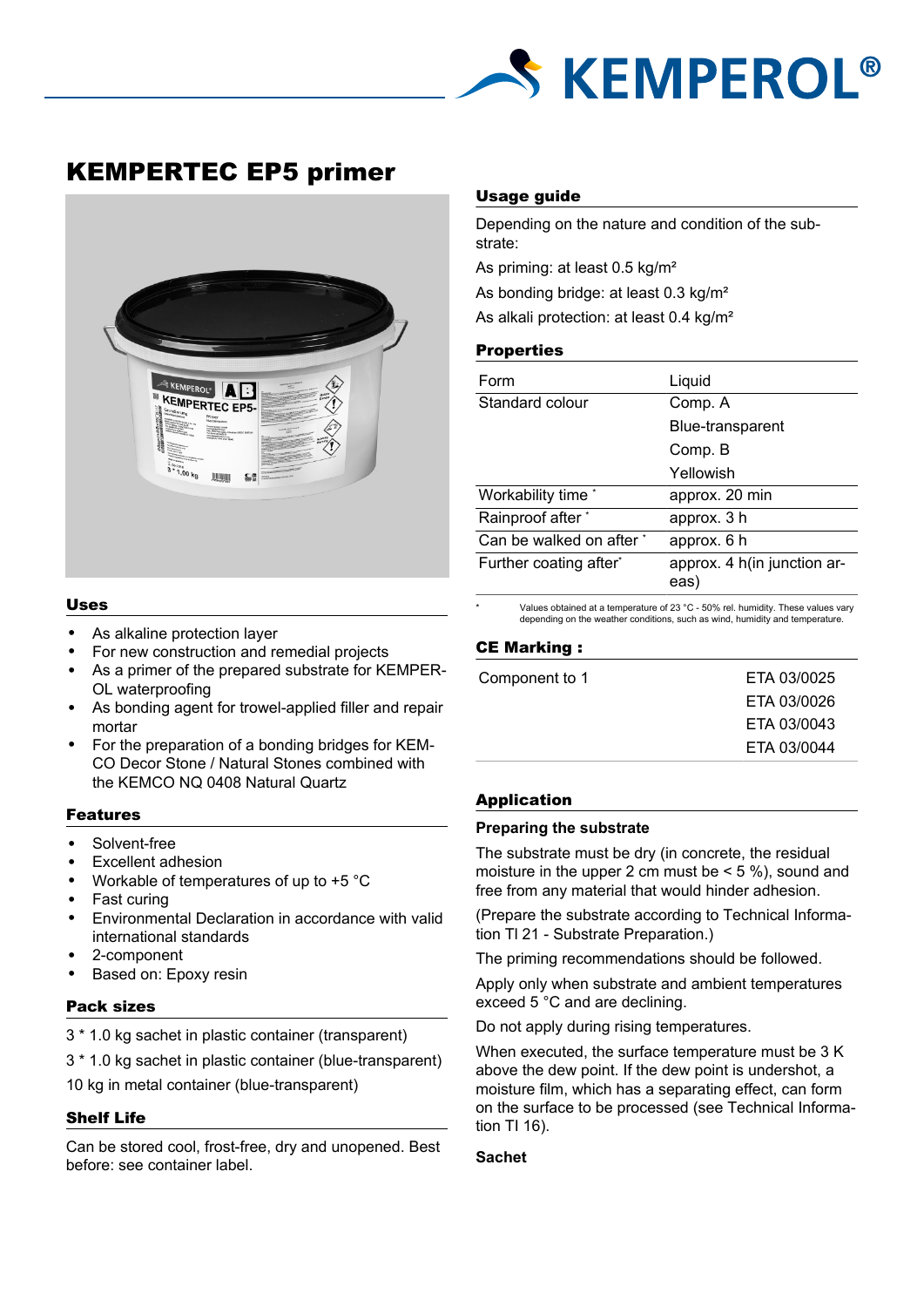

Remove the sachet from the aluminium packaging. Knead component A thoroughly. Open the centre seam which divides the two components and mix components A and B.

Knead the sachet rapidly (approx. 1 min.) until you have a homogeneous and streak-free Primer mixture. To prevent mixing errors, the mixture should be placed in another container and re-mixed.

# **Metal container**

KEMPERTEC EP5 primer component B must be mixed into component A using a slow-running mixing device until you achieve a homogeneous and streak-free mixture.

Mixing time approx. 2 min; use within 15 min.

To prevent mixing errors, the mixture should be placed in another container and re-mixed. Apply the primer evenly with a perlon roller, ensuring complete substrate coverage and avoiding accumulation of material.

# **Use as a primer and bonding coat**

Apply Primer until all the pores are closed off and scatter the surface directly with KEMCO NQ 0408 Natural Quartz over the entire layer leaving no gaps (consumption approx. 2 kg/m²).

After approx. 4 hours (depending on weather conditions, such as wind, ambient temperature and humidity) and provided that the primed surface is tack-free and dry, further suitable KEMPER SYSTEM products can be applied.

#### **When used as a bonding coat when subsequently coated with KEMCO Decor Stone / Natural Stones**

Apply Primer until all the pores are closed off and scatter the surface directly with KEMCO NQ 0408 Natural Quartz (consumption approx. 300 g/m²).

After approx. 16 h – when the primed surface is dry and tack-free – KEMCO Decor Stone / Natural Stones can be applied.

# **Use as a filling compound**

Before applying the filling compound, apply KEM-PERTEC EP5 primer.

To compensate any irregularities in the horizontal between 2 and 6 mm, the KEMPERTEC EP5 primer is mixed with KEMPERTEC KR Quartz Sand Mixture in a ratio of approx. 1: 2 and applied to the prepared and primed substrate.

#### **Use as a repair mortar**

Before applying repair mortar, apply KEMPERTEC EP5 primer.

To compensate any unevenness, shrinkage holes and small eruptions up to 20 mm depth, the KEMPERTEC EP5 primer is mixed with the KEMPERTEC KR Quartz Sand Mixture in a ratio of approx. 1: 5.

This ratio may be varied depending on the particular application and the ambient conditions.

#### **Use as alkali protection layer**

To protect KEMPEROL waterproofings against alkaline media (Technical Information TI 15 - Alkalinity) apply a coat of KEMPERTEC EP5 primer (consumption approx. 0.4 - 0.6 kg/m²).

Scatter KEMCO NQ 0712 Natural Quartz over the entire, still wet layer leaving no gaps (consumption approx.  $0.5 - 1$  kg/m<sup>2</sup>).

# **PPE**

Personal protective equipment should be worn. We recommend a hand protection and skin protection plan adapted to the workplace. Clean the tools immediately after use. KEMCO MEK Cleaning Agent.

# **Note**

Please consider the following technical information:

- TI 15 alkalinity
- TI 21 substrate preparation
- TI 30 Application of KEMPEROL on vertical surfaces

# Important notice

The safety data sheets, the labeling of the containers, the hazard warnings and the safety instructions on the containers must be observed during transport, storage and processing. During processing, the Information sheets of the BG-Chemie (Liability Insurance Association of the Chemical Industry) must be observed.

Do not allow into the sewer system or into the ground.

Cannot be used in swimming pools!

Multi-component polyurethane, polyester, epoxy and methyl methacrylate resins react under heat development. After mixing the components, the product must not remain in the mixing container for longer than the workability time. Non-observance may cause heat and smoke development and may, in extreme cases, even result in a fire.

# **Disposal**

| Comp. A+B | liquid | EAK 08 04 09 |
|-----------|--------|--------------|
| Comp. A+B | cured  | EAK 08 04 10 |

# GISCODE

RE1